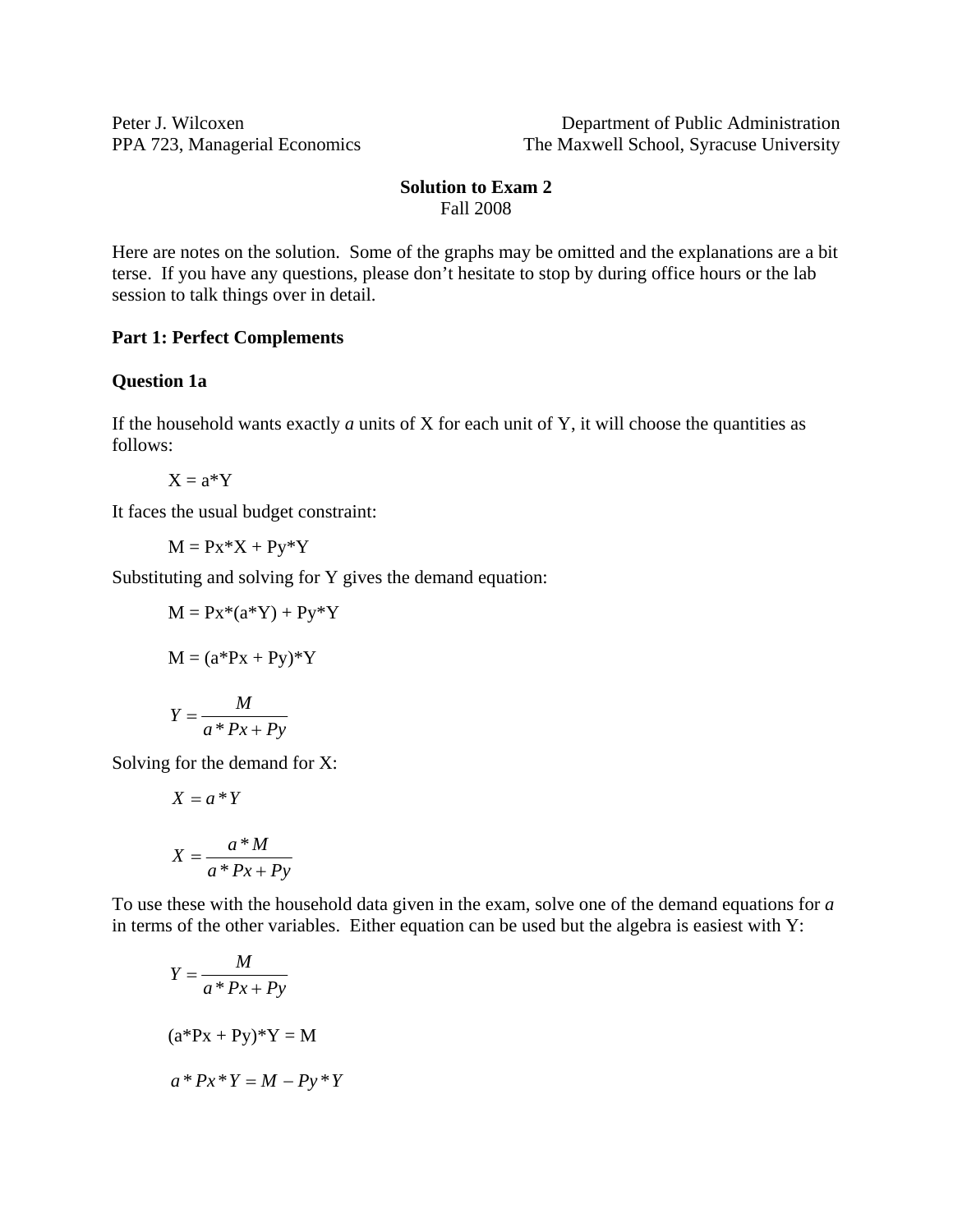$$
a = \frac{M - Py * Y}{Px * Y}
$$

If a household has perfect complements preferences, the value of *a* should be the same for both years of data. Checking household R:

R in 2006: 
$$
a = (100-2*20)/(1*20) = 3
$$

R in 2007:  $a = (112-2*14)/(2*14) = 3$ 

That's enough to show that household R has perfect-complements preferences and a value of *a* equal to 3. The other two households do not have perfect-complements preferences: inserting their data gives different values for *a* in 2006 and 2007.

A quicker way to get to the same result is to check the ratios of  $X$  to  $Y$  for each of the households in each of the years. A household with perfect-complements preferences should have the same value of X/Y in each year. Checking:

|             |               | Household $\vert$ X/Y in 2006 $\vert$ X/Y in 2007 $\vert$ Perfect complements? |
|-------------|---------------|--------------------------------------------------------------------------------|
| $60/20 = 3$ | $42/14=3$     | Yes                                                                            |
| $60/20 = 3$ | $36/24 = 1.5$ | Nο                                                                             |
| $60/15 = 4$ | $30/30=1$     | Nο                                                                             |

## **Question 1b**

The 2008 equilibrium values of X and Y are:

$$
X = \frac{a * M}{a * Px + Py} = \frac{3 * 140}{3 * 2 + 1} = 60
$$

$$
Y = \frac{M}{a*Px+Py} = \frac{140}{3*2+1} = 20
$$

The graph is omitted but the x-intercept of the budget constraint would be 70 and its y-intercept would be 140. The indifference curves are right angles.

#### **Question 1c**

The new values of X and Y are:

$$
X = \frac{a * M}{a * Px + Py} = \frac{3 * 140}{3 * 3 + 1} = 42
$$

$$
Y = \frac{M}{a * Px + Py} = \frac{140}{3 * 3 + 1} = 14
$$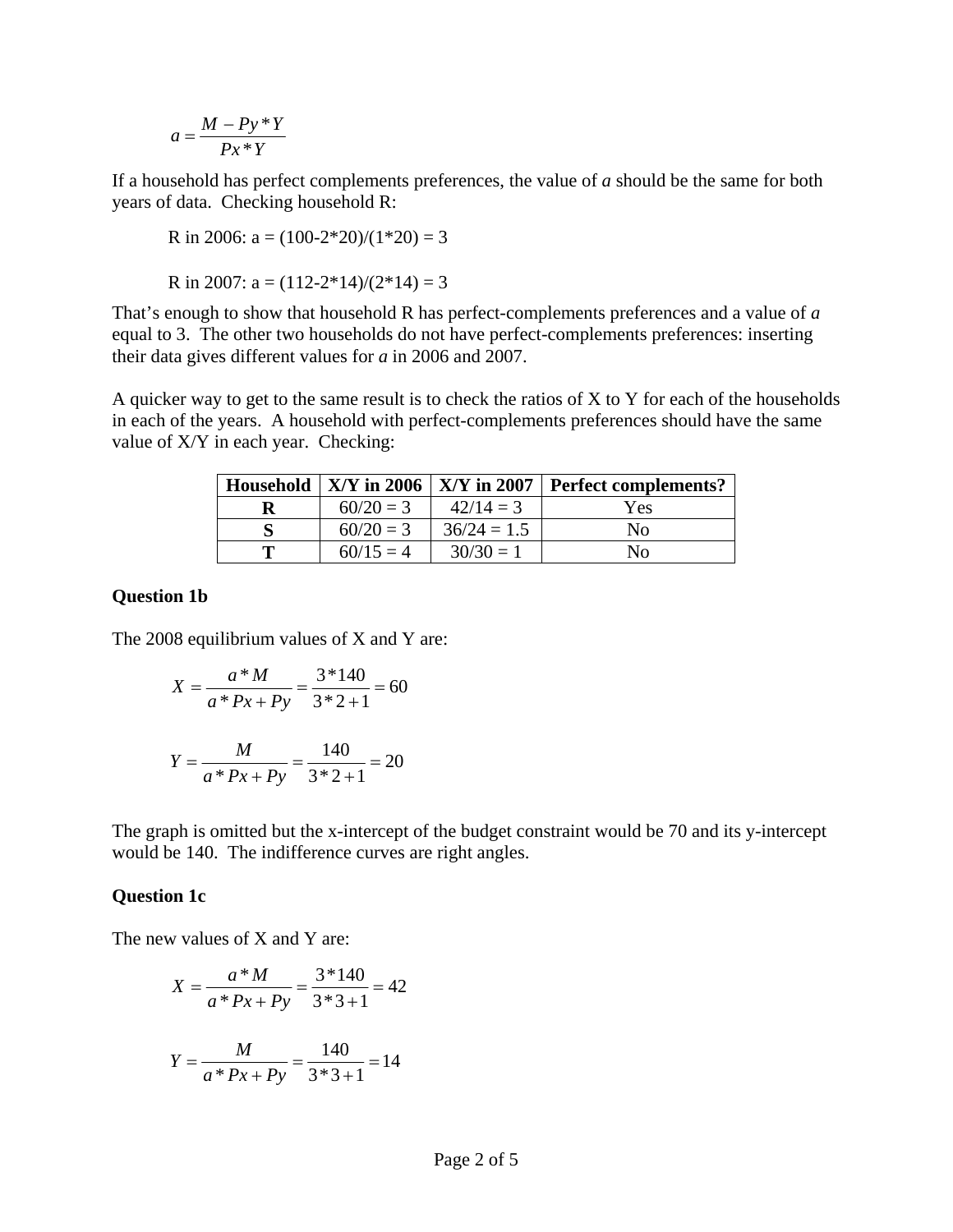Since the household regards the goods as perfect complements, the expenditure needed to return the household to the original indifference curve is equal to the amount of money it would need to buy the original bundle (from 1b) at the new prices:

 $M3 = $3*60 + $1*20 = $200$ 

Computing the CV:

 $CV = M3 - M1 = $200 - $140 = $60$ 

As a percent of 2008 income:

 $$60/$140 = 43\%$ 

## **Part 2: Cobb-Douglas**

## **Question 2a**

Solving the demand equation for X for g:

 $g = Px*X/M$ 

Calculating g for household S (skipping R since it has perfect-complements preferences) in both years:

S in 2006:  $g = $1*60/100 = 0.6$ 

S in 2007:  $g = $2*36/120 = 0.6$ 

Since the values are identical, S has Cobb-Douglas preferences. Doing the same calculation for household T would show that it does not have Cobb-Douglas preferences: the values would be different for the two years.

Deriving the expenditure function:

$$
U = XgY1-g
$$
  

$$
U = \left(\frac{g*M}{Px}\right)^g \left(\frac{(1-g)*M}{Py}\right)^{1-g}
$$
  

$$
U = \left(\frac{g}{Px}\right)^g \left(\frac{1-g}{Py}\right)^{1-g} M
$$
  

$$
M = U * \left(\frac{Px}{g}\right)^g \left(\frac{Py}{1-g}\right)^{1-g}
$$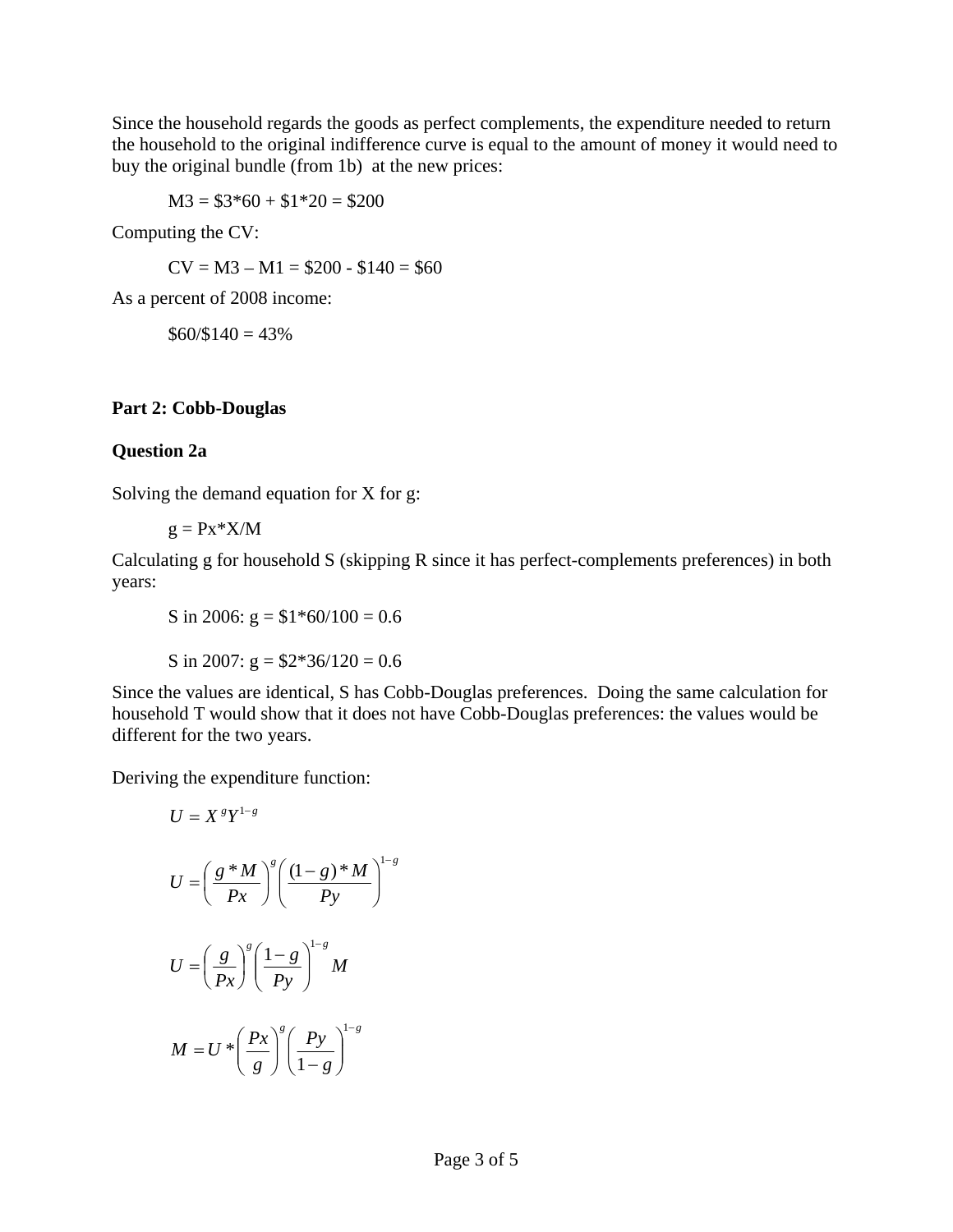$$
M = U * \left(\frac{Px}{0.6}\right)^{0.6} \left(\frac{Py}{0.4}\right)^{0.4}
$$

#### **Question 2b**

The equilibrium values of X and Y can be calculated from the demand equations:

$$
X = \frac{a * M}{Px} = \frac{0.6 * \$200}{\$2} = 60
$$

$$
Y = \frac{(1 - a) * M}{Py} = \frac{0.4 * \$200}{\$1} = 80
$$

The graph is omitted but the x-intercept of the budget constraint would be 100 and the yintercept would be 200.

#### **Question 2c**

To find the value of Py that would cut Y from 80 to 40, invert the demand equation:

$$
Y = \frac{0.4 \times M}{Py}
$$

$$
Py = \frac{0.4 \times M}{Y}
$$

$$
Py = \frac{0.4 \times 200}{40} = 2
$$

Since Py would have to be \$2, the tax would be \$1. Since the quantity of Y would be 40 units, the tax would raise  $$1*40 = $40$  of revenue.

To find the CV, the first step is to find the utility of the original consumption bundle (60 units of X and 80 units of Y):

$$
U = X^{0.6}Y^{0.4} = 60^{0.6} * 80^{0.4} = 67.3173
$$

Inserting this and the new prices ( $Px = $2$  and  $Py = $2$ ) into the expenditure function:

$$
M3 = 67.3173 \times \left(\frac{\$2}{0.6}\right)^{0.6} \left(\frac{\$2}{0.4}\right)^{0.4} = \$264
$$

Computing the compensating variation:

$$
CV = $264 - $200 = $64
$$